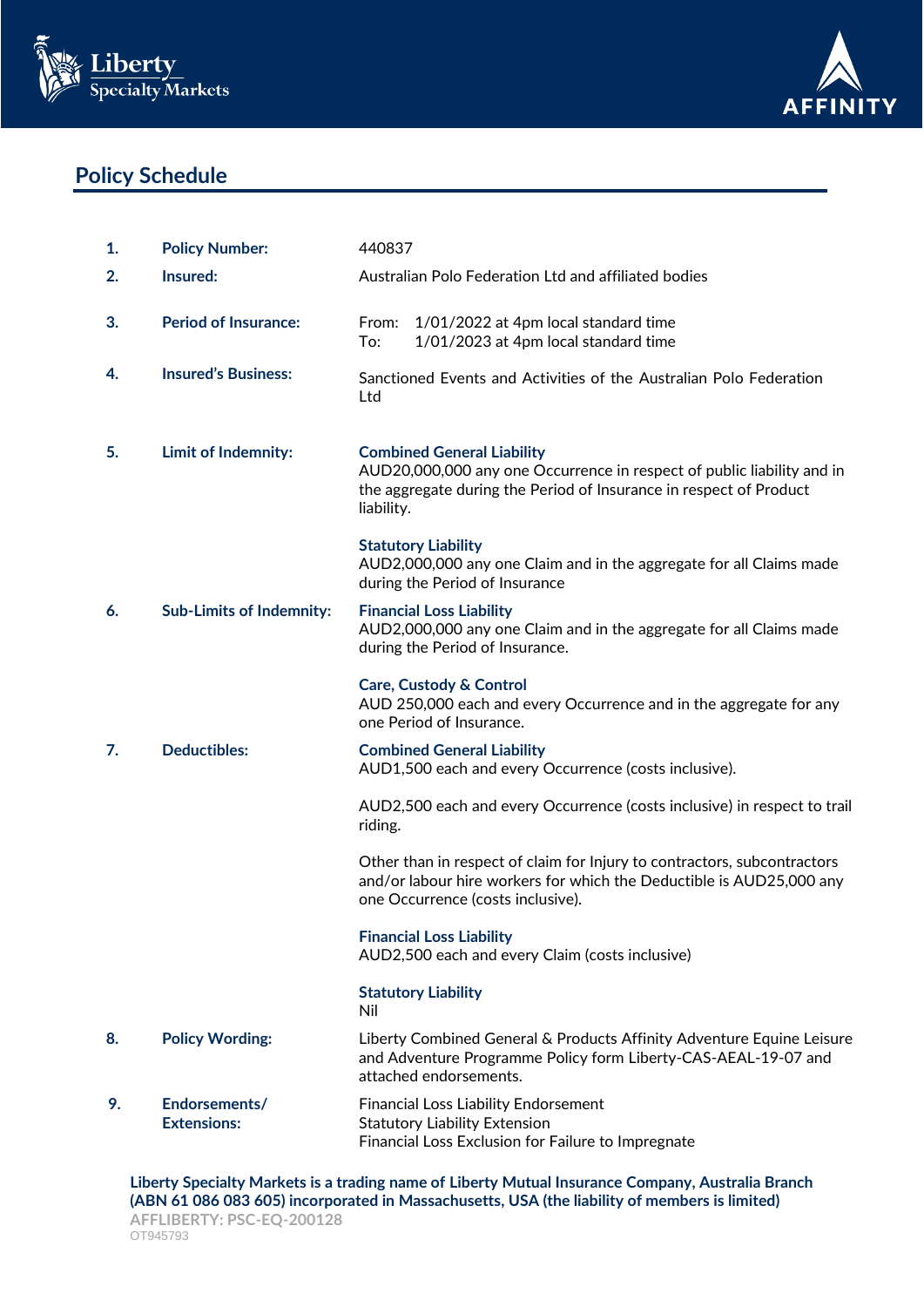



### **10. Retroactive Date:** Financial Loss Liability - 01/01/2016

Statutory Liability - 01/01/2016

This Schedule attaches to and forms part of Liberty Combined General & Products Affinity Adventure Equine Leisure and Adventure Programme Policy Form Liberty-CAS-AEAL-19-07 Wording and is valid only if it is signed and dated below by a person duly authorised by Liberty International Underwriters.

**Greg Shallard Client Manager**

7 December 2021

Date: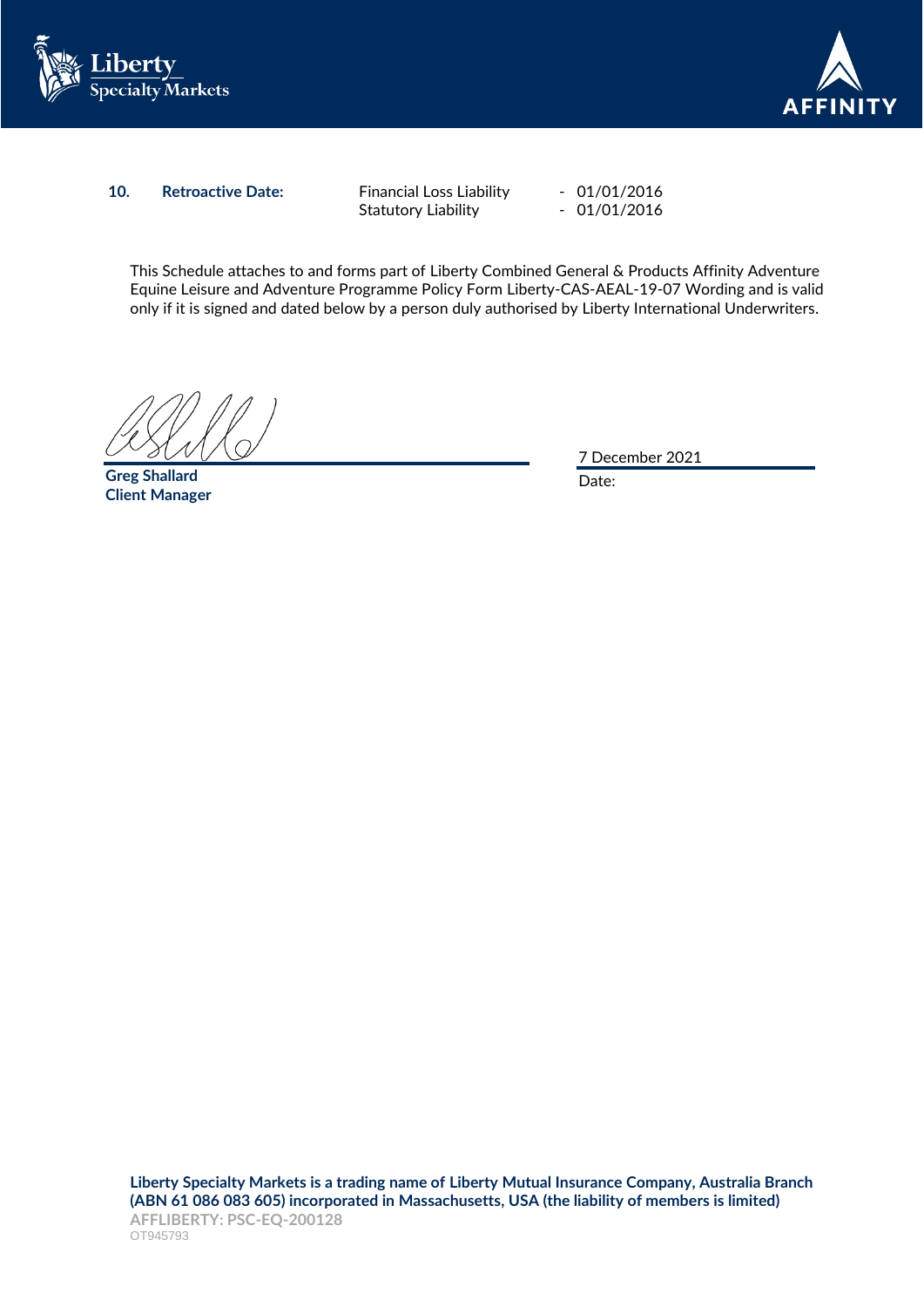



# **Financial Loss (Products & Services)**

| Endorsement attaching to and forming part<br>of Policy Number: | 440837                                               |
|----------------------------------------------------------------|------------------------------------------------------|
| Insured:                                                       | Australian Polo Federation Ltd and affiliated bodies |
| <b>Endorsement effective from:</b>                             | 1/01/2022                                            |

### **1. Notice to the Insured**

This endorsement provides cover on a Claims made and notified basis.

- 1.1 A Claim must be made against the Insured during the Period of Insurance; and
- 1.2 The Insured must notify Liberty in writing of such Claim during the Period of Insurance.

### **2. Insuring Clause**

Subject to the terms and conditions of the Policy and this endorsement, Liberty will pay to or on behalf of the Insured all sums which the Insured shall become legally liable to pay by way of compensation as a result of a Claim for Financial Loss both first made against the Insured and notified to Liberty during the Period of Insurance arising out of any negligence, whether by act, error or omission (which expression shall include any non-deliberate breach of Section 52, Section 53, Section 55, Section 55A or Section 71 of the Trade Practices Act 1974 or Section 18, Section 29, Section 33, Section 34, Section 54 or Section 55 of the Australian Consumer Law or mirroring provisions of any State Fair Trading Act or similar statute) committed or alleged to have been committed by the Insured in connection with the Insured's Business as defined in the Policy Schedule.

## **3. Definitions**

- 3.1 "Claim" means:
	- 3.1.1 Any writ, statement of claim, summons, application or other originating legal or arbitral process, cross claim, counterclaim or third or similar party notice issued against or served upon the Insured; or
	- 3.1.2 The receipt by the Insured of any written or verbal notice of demand for compensation made by a third party against the Insured.
- 3.2 "Financial Loss" means any loss which is economic in nature and not consequent upon Injury or Damage.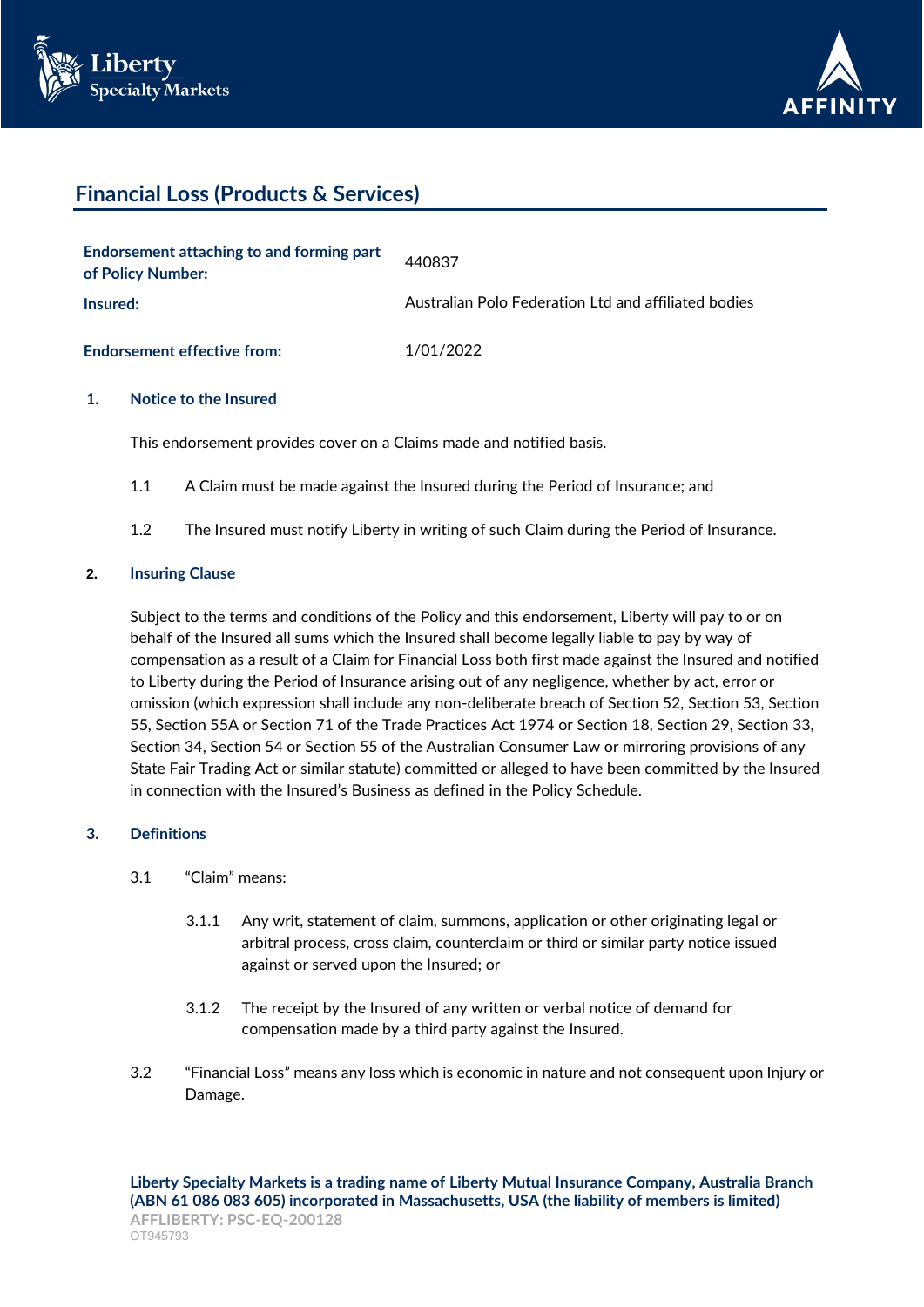



### **4. Sub-Limit of Indemnity**

Liberty's liability to pay compensation under this endorsement shall not exceed the Sub-Limit of Indemnity referred to in the Schedule any one Claim and in the aggregate during the Period of Insurance.

Further, all payments made under this endorsement will also contribute towards the exhaustion of the aggregate Limit of Indemnity in respect of Products liability.

All Claims of a series consequent on or attributable to one source or original cause shall be deemed one Claim.

The Deductible shown in the Schedule applies each and every Claim (costs inclusive) shall be borne by the Insured at their own risk and Liberty's liability shall only be in excess of this amount.

## **5. Defence Costs**

Liberty agrees to pay all legal costs and expenses incurred with Liberty's prior written consent in connection with any Claim for which indemnity is available under this endorsement, provided that such legal costs and expenses are included within the Sub-Limit of Indemnity applicable to this endorsement.

Provided that Liberty shall not be liable for legal costs and/or expenses where indemnity is not provided by this endorsement.

In the event the Insured is a party to a demand, legal proceedings, inquiry or hearing which is covered only in part by this endorsement, the Insured and Liberty will use their best efforts to agree upon a fair and proper allocation of legal costs and/or expenses or any other amount insured under this endorsement which relate solely to what is covered under this endorsement.

In the event that an agreement cannot be reached, a Senior Counsel (to be mutually agreed upon by Liberty and the Insured) shall, as an expert and not an arbitrator, determine a fair and proper allocation. Until the Senior Counsel has made a determination Liberty may, in its absolute discretion, pay such legal costs and/or expenses or any other amount insured under this endorsement as it considers appropriate.

### **6. Exclusions**

For the purposes of this endorsement only:

- 6.1 Exclusion 7.13.2 of the Policy wording is deleted.
- 6.2 Exclusion 7.3 of the Policy wording is deleted and replaced with the following:
	- 7.3 Damages claimed for, and/or the costs of withdrawal, recall, inspection, repair, replacement or disposal of the Insured's Products or any property of which such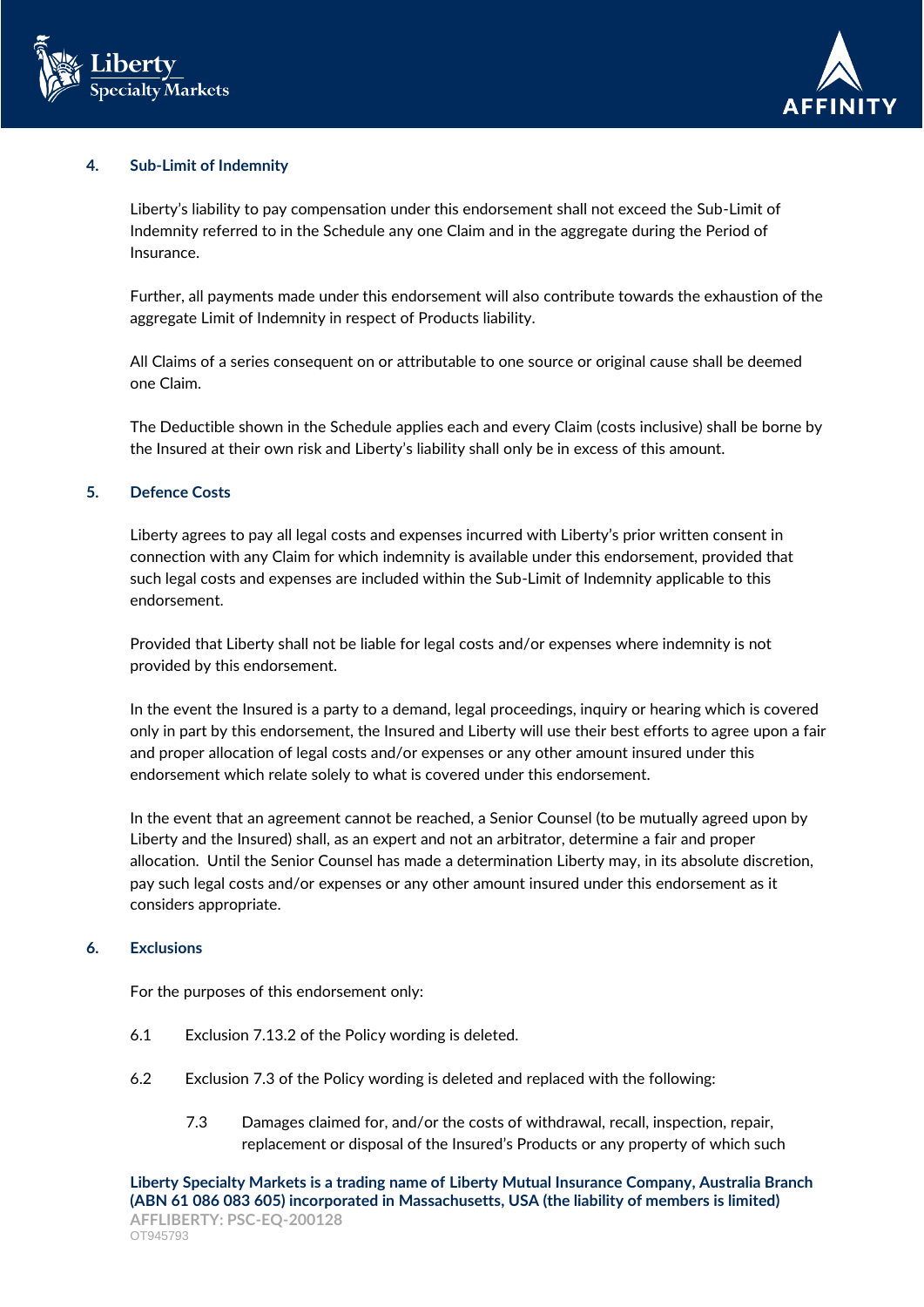



Products form a part.

- 6.3 Section 3. Cross Liabilities of the Policy wording is deleted.
- 6.4 The following additional exclusions apply:
	- 6.4.1 Any act, error or omission which occurred or allegedly occurred prior to Retroactive date in the Schedule.
	- 6.4.2 An occurrence which would otherwise be excluded under the public/products component of this Policy (and any endorsements attached thereto) to which this endorsement is attached.
	- 6.4.3 Any facts or circumstances of which the Insured was aware prior to the commencement of the Period of Insurance or which a reasonable person in the Insured's position would have considered may give rise to a Claim.
	- 6.4.4 Any Claim made prior to or existing at the inception of this Policy.
	- 6.4.5 6.4.5.1 Any Claim; or

6.4.5.2 Facts or circumstances that might give rise to a Claim,

Which have been notified or which could have been notified under any prior policy.

- 6.4.6 Any failure or omission on the part of the Insured to effect or maintain insurance.
- 6.4.7 Any Claim which is more specifically insured against in any other section of this Policy.
- 6.4.8 Conspiracy, conversion, deceit, inducement, breach of contract or injurious falsehood.
- 6.4.9 Claims made and actions instituted within the United States of America or Canada, their respective territories and protectorates and any other territory coming within the jurisdiction of the courts of the United States of America or Canada.
- 6.4.10 Claims and actions to which the laws of the United States of America or Canada and their respective territories and protectorates apply.
- 6.4.11 Any Claim incurred by or caused by a director or officer of the Insured whilst acting within the scope of their duties in such capacity.
- 6.4.12 Liability assumed under the terms of a contract or agreement unless the Insured would have been liable in the absence of such contract or agreement.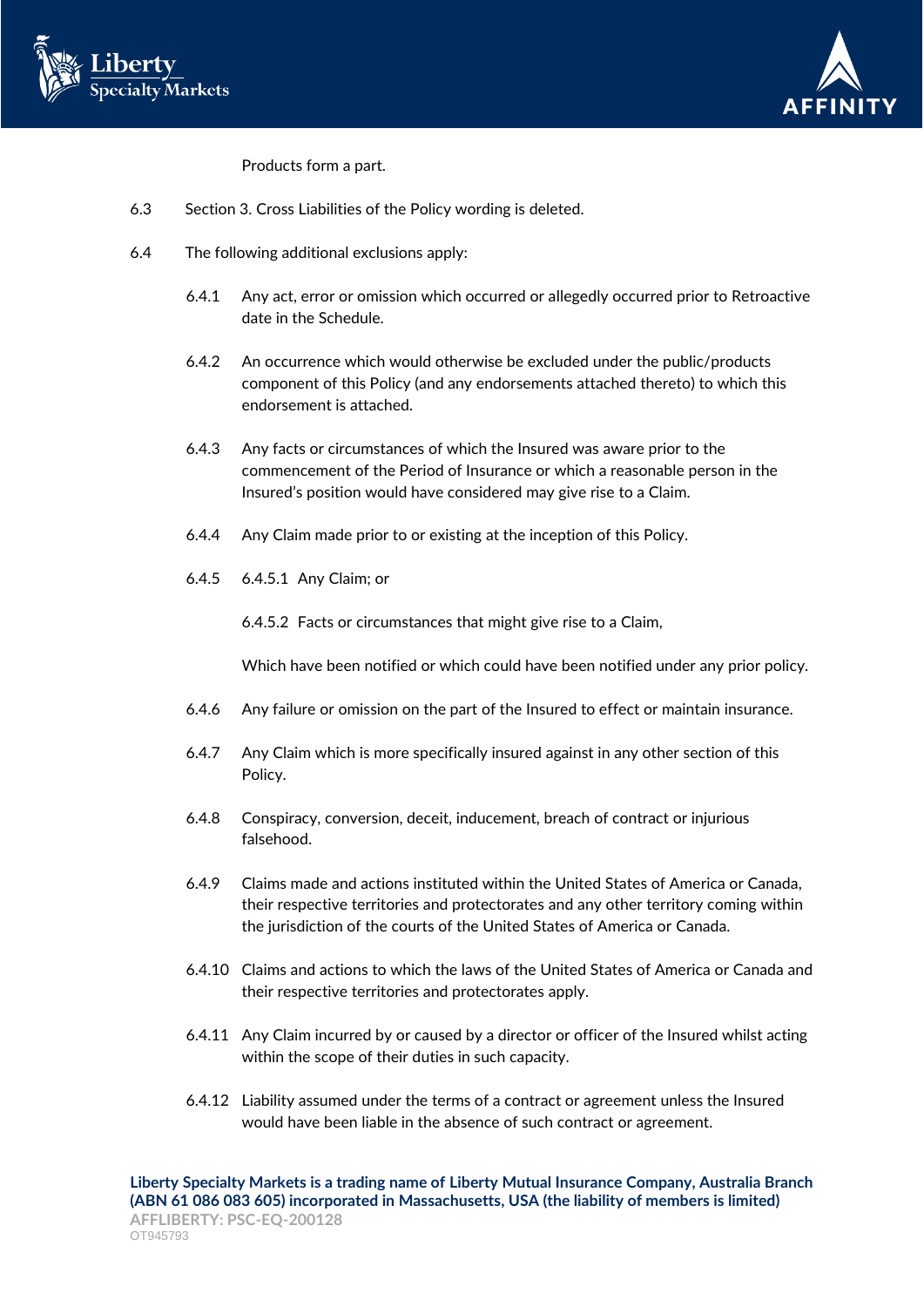



- 6.4.13 Liability assumed where the Insured may have been able to recover from another party but for an agreement between the Insured and such party where the Insured has waived, released or abandoned any right of recourse or recovery against any party.
- 6.4.14 The rendering of or failure to render professional advice or service or any error or omission connected therewith given for a fee by the Insured or any person covered by Definition 2.5 of the Policy wording, unless such professional advice emanates from the provision of Coaching, Instructing or Officiating attaching to and forming part of the Insured's Business as described in the Schedule.

Provided that this exclusion does not apply to the rendering of or failure to render first aid or emergency medical services during the course of the Insured's Business as described in the Schedule, by the Insured or any person entitled to indemnity under Definition 2.5 of the Policy wording.

For the purpose of this exclusion, "Coaching, Instructing or Officiating" means any person operating on behalf of the Insured named in the Schedule who is accredited and qualified in accordance with the requirements of the Insured's Business named in the Schedule and/or person with a minimum of Coaching, Instructing or Officiating experience in the business nominated in the schedule while he or she is engaged in the activity of Coaching, Instructing or Officiating for the business nominated in the Schedule.

- 6.4.15 6.4.15.1Any data breach or unauthorised access to information;
	- 6.4.15.2 Any transmission, publication, release, loss, entry, modification, creation, handling or maintenance of any data or information; or
	- 6.4.15.3 Any:

| 6.4.15.3.1 | Breach of:                                                    |
|------------|---------------------------------------------------------------|
| 6.4.15.3.2 | Access (including but not limited to unauthorised access) to; |
| 6.4.15.3.3 | Interruption of;                                              |
| 6.4.15.3.4 | Degradation (including degradation in service) of;            |
| 6.4.15.3.5 | Failure of; or                                                |
| 6.4.15.3.6 | Operation or maintenance of,                                  |

Any electronic, wireless, web or similar system (including but not limited to all hardware, software, programmes and data) used to transmit, connect, process or store data or information in an analogue, digital, electronic, wireless or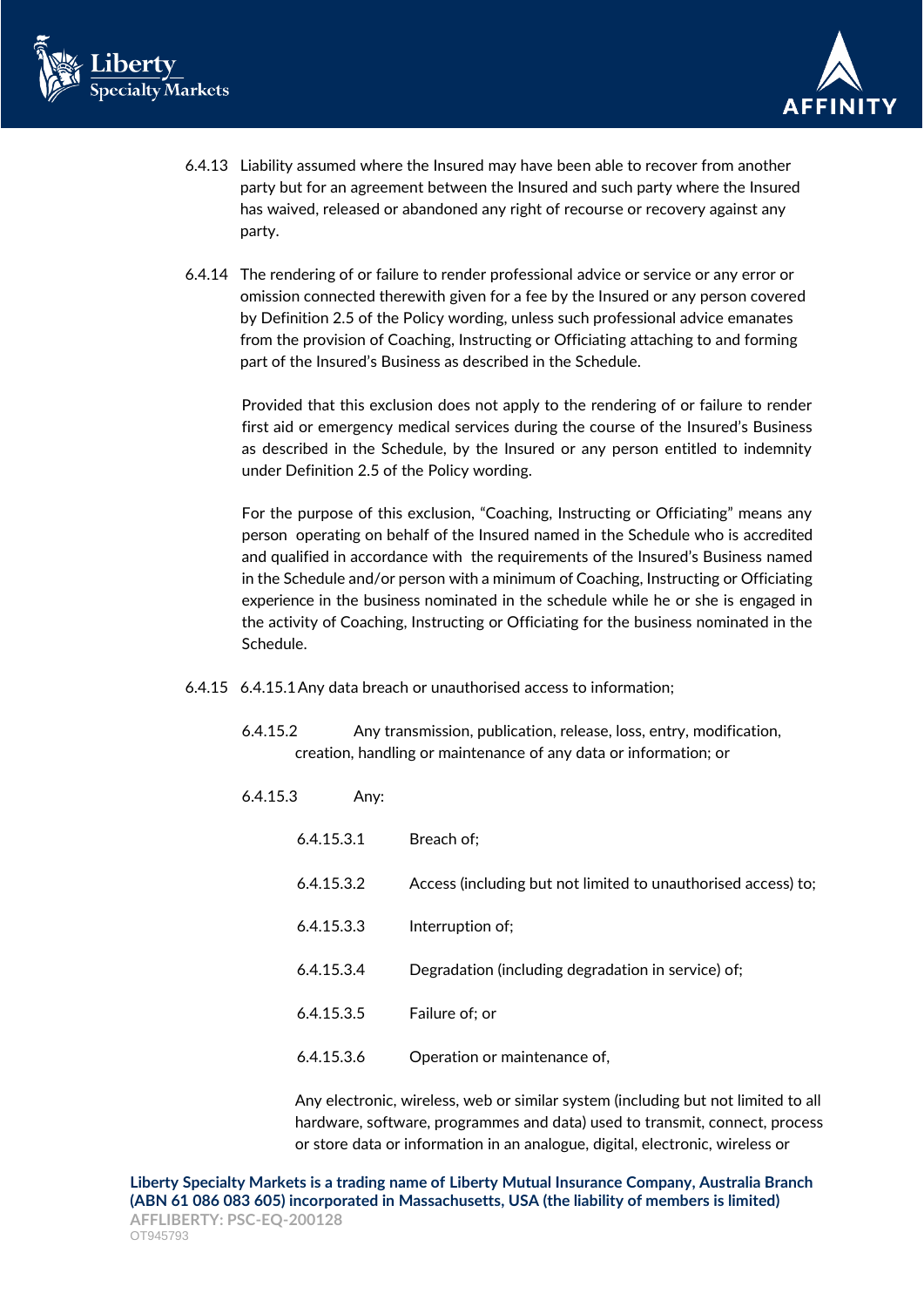



similar format (including but not limited to all computers, servers, associated input and output devices, data storage devices, networking equipment, wired or wireless peripherals, electronic back-up facilities and media libraries).

# **7. Conditions**

- 7.1 In the event of a Claim, the Insured must give immediate notice in writing to Liberty of such Claim and such information as Liberty may require to reasonably investigate the Claim and to enable Liberty to determine its liability under this Policy.
- 7.2 The Insured must take all reasonable precautions to prevent Financial Loss to any third party.

Nothing contained in this endorsement shall in any way serve to increase the Limit of Indemnity stated in the Schedule.

Other than as amended above, the terms of this Policy shall continue to apply.

**Greg Shallard**

7 December 2021

Date:

*Affinity Risk Partners (Brokers) Pty Ltd as an agent of Liberty Specialty Markets*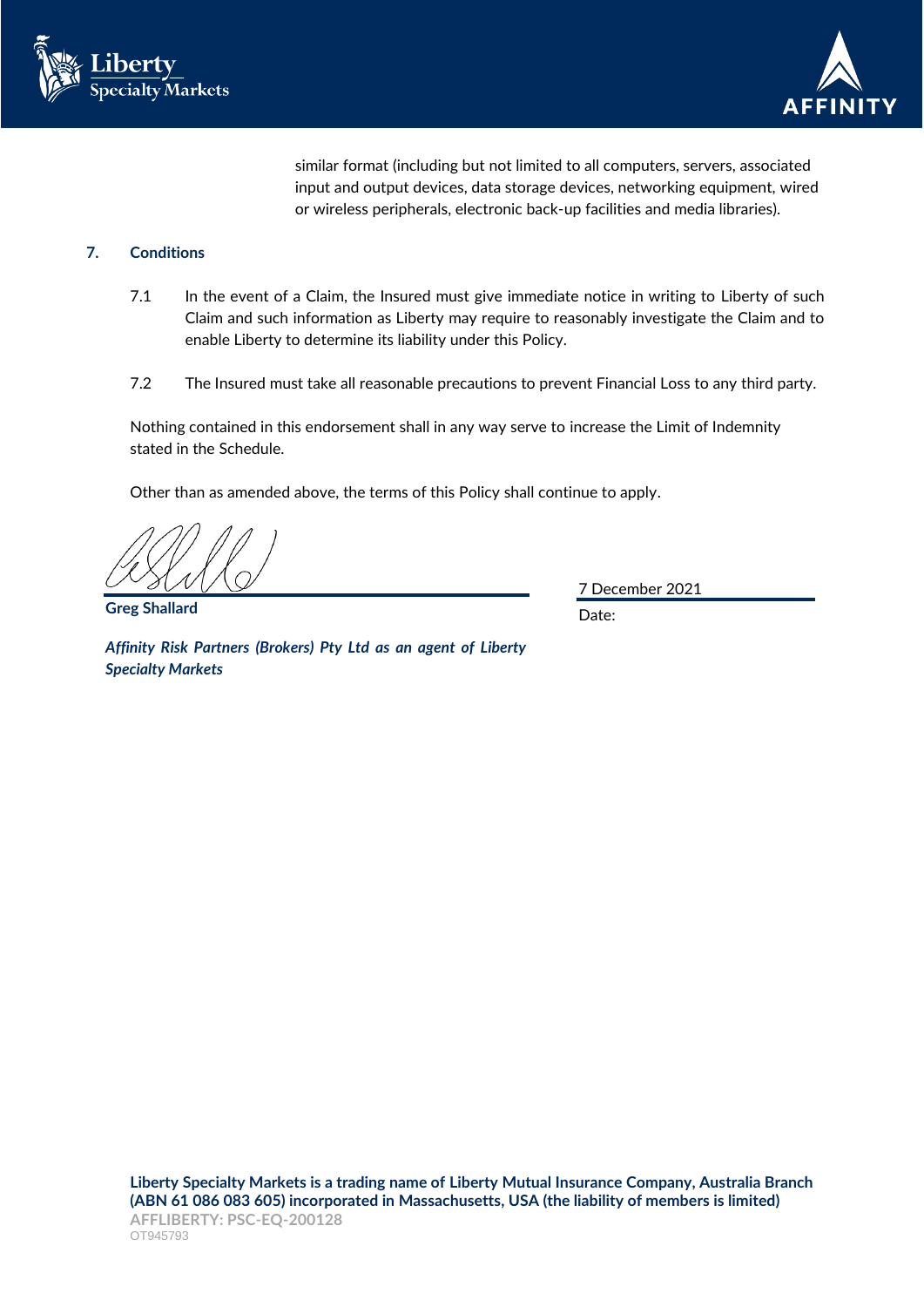



# **Financial Loss Exclusion for Failure to Impregnate**

| Endorsement attaching to and forming part<br>of Policy Number: | 440837                                               |
|----------------------------------------------------------------|------------------------------------------------------|
| Insured:                                                       | Australian Polo Federation Ltd and affiliated bodies |
| <b>Endorsement effective from:</b>                             | 1/01/2022                                            |

This Policy does not cover liability in respect of any Financial Loss arising directly or indirectly out of, caused by or in connection with the failure of any animal to be impregnated or produce offspring as warranted or represented by the Insured.

Nothing contained in this endorsement shall in any way serve to increase the Limit of Indemnity stated in the Schedule.

Other than as amended above, the terms of this Policy shall continue to apply.

**Greg Shallard**

7 December 2021

Date:

*Affinity Risk Partners (Brokers) Pty Ltd as an agent of Liberty Specialty Markets*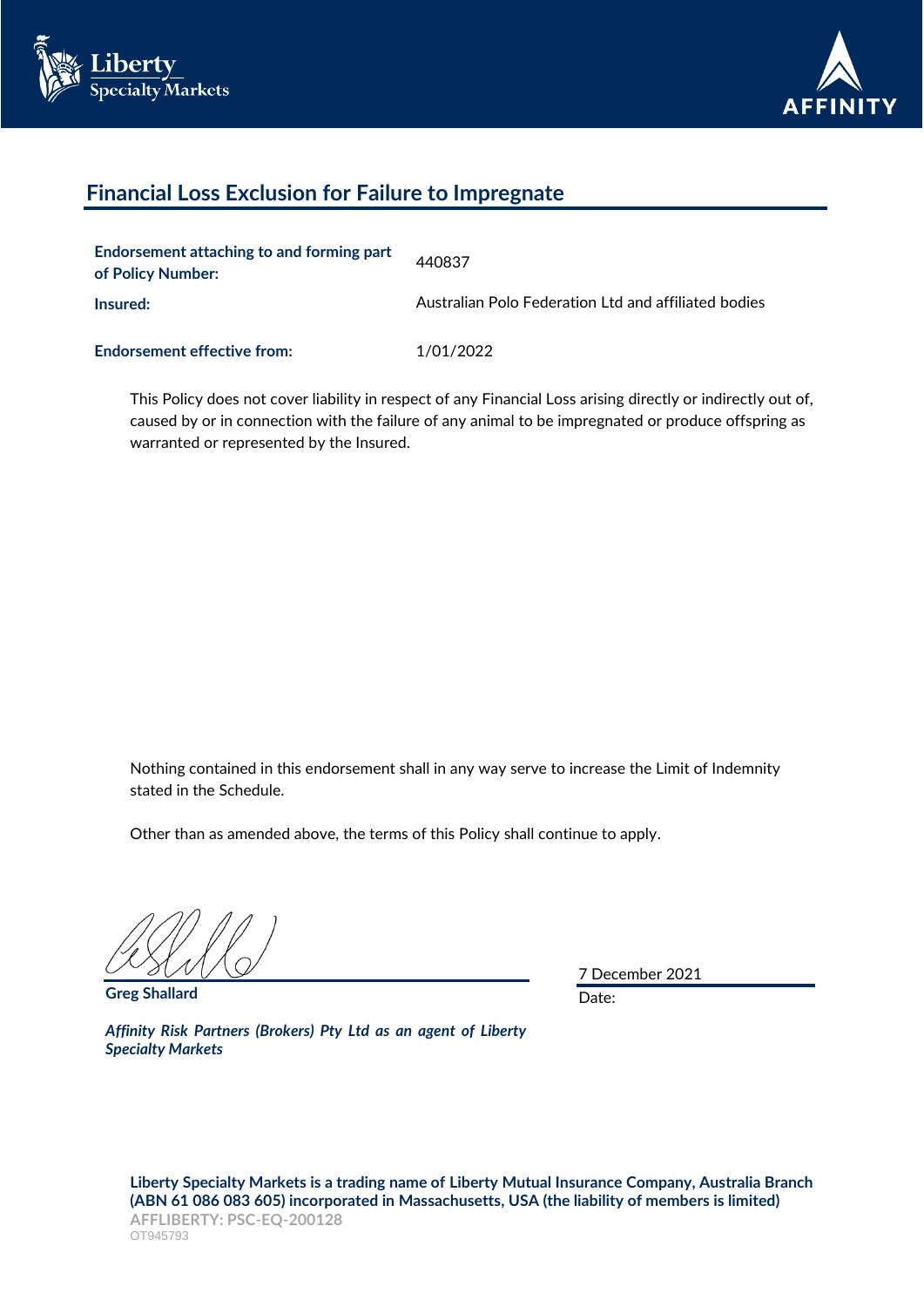



# **Statutory Liability Extension**

| Endorsement attaching to and forming part<br>of Policy Number: | 440837                                               |
|----------------------------------------------------------------|------------------------------------------------------|
| Insured:                                                       | Australian Polo Federation Ltd and affiliated bodies |
| <b>Endorsement effective from:</b>                             | 1/01/2022                                            |

In consideration of the premium being paid by the Insured to Liberty and in reliance upon the written statements and declarations contained in the proposal form or insurance broker's quotation submission, Liberty agrees to indemnify the Insured in accordance with the following extension wording.

# **1. Notice to the Insured**

This endorsement provides cover on a Claims made and notified basis.

- 1.1 A Claim must be made against the Insured during the Period of Insurance; and
- 1.2 The Insured must notify Liberty in writing of such Claim during the Period of Insurance.

## **2. Insuring Clause**

Subject to the terms and conditions of this extension, Liberty will pay to or on behalf of the Insured any Loss arising from any Claim in respect of a Wrongful Breach that occurs after the Retroactive Date.

## **3. Definitions**

- 3.1 "Act" means any Act of the Parliament of Australia and any Act of the Parliaments of the States or Territories of Australia, including any subordinate or delegated legislation made under those Acts; and any amendment, consolidation or re-enactment of any of the above Acts or legislation.
- 3.2 "Business" means the business conducted by the Insured as described in the Schedule.
- 3.3 "Claim" means the receipt by the Insured of any written or verbal notice from a regulatory authority which alleges a Wrongful Breach and imposes a Penalty upon the Insured for the Wrongful Breach or asserts that the Insured is liable to pay a Penalty.
- 3.4 "Consumer Protection Act" means any of the following:

Fair Trading Act 1985 (VIC) Fair Trading Act 1987 (NSW) Fair Trading Act 1987 (SA)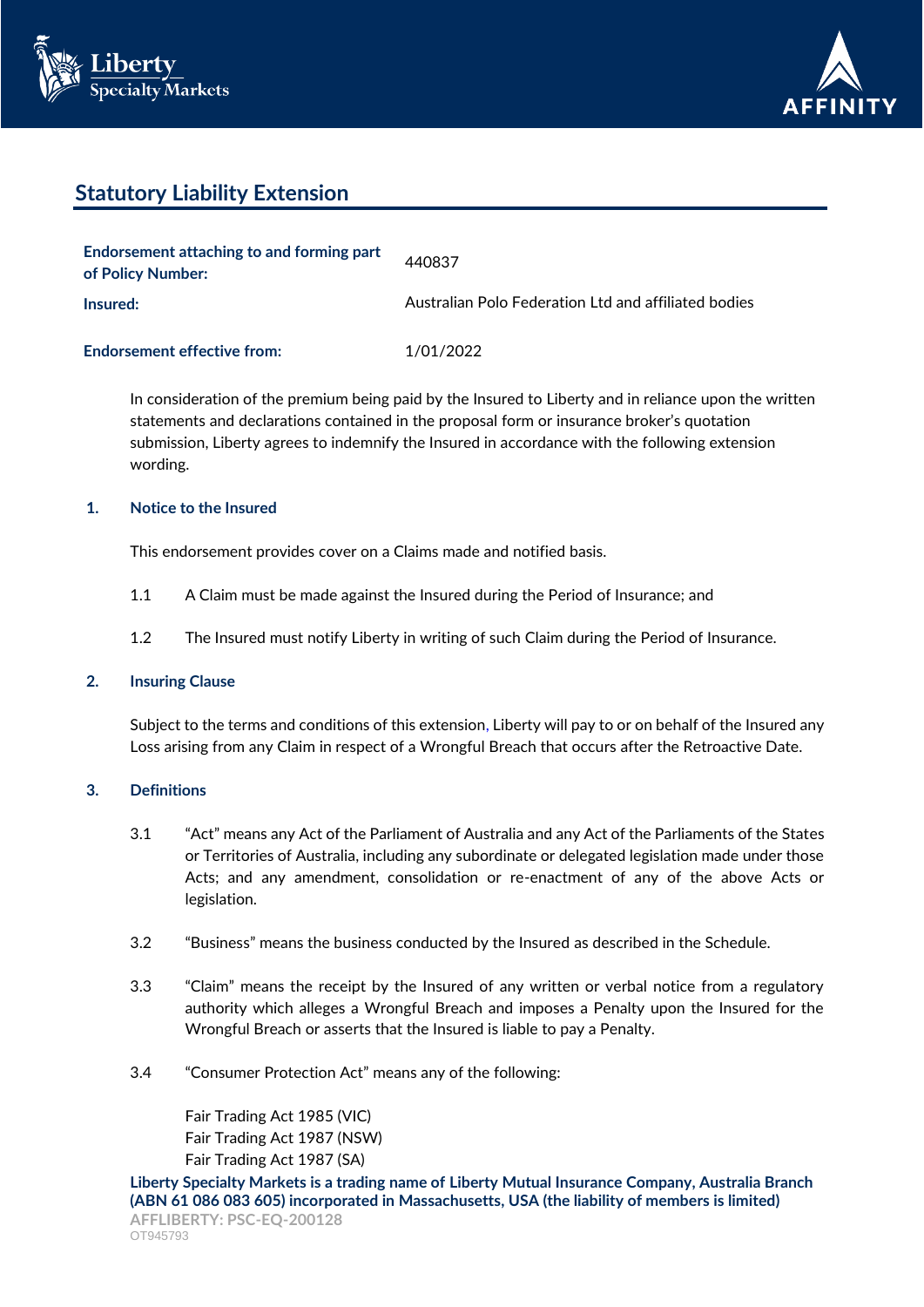



Fair Trading Act 1987 (WA) Fair Trading Act 1989 (QLD) Fair Trading Act 1990 (TAS) Fair Trading Act 1992 (ACT) Consumer Affairs and Fair Trading Act 1996 (NT) Trade Practices Act 1974 (Cth) Competition and Consumer Act 2010 (Cth) Part 2 of the Australian Securities and Investments Commission Act 2001

And any amendment, consolidation or re-enactment of any of those Acts.

- 3.5 "Deductible" means the amount stated in the Schedule and applies to all amounts payable under this extension.
- 3.6 "Defence Costs" means necessary and reasonable legal costs and expenses, including witness costs and expenses, but excludes wages, salaries or other remuneration of the Insured, in defending any prosecution or threatened prosecution.
- 3.7 "Employee" means any person who is, was, or becomes engaged as an employee under a contract of employment with the Insured.
- 3.8 "Insured" means:
	- 3.8.1 The organisation named as the Insured in the Schedule, including any past, present or future Officer, Employee or work experience student whilst acting in the performance of their duties or employment;
	- 3.8.2 Any subsidiary company of the Insured named in the Schedule which is:

3.8.2.1 Incorporated within Australia including subsidiaries;

3.8.2.2 Controlled by the Insured and over which the Insured assumes active management;

3.8.3 Outside Directorship held by an Officer;

Provided that:

- 3.8.3.1 Coverage shall not be extended to the outside organisation in which such Outside Directorship is held, or to any other director, executive officer, company secretary or employee of such organisation; and
- 3.8.3.2 Coverage shall not apply to any part of any Loss covered by any indemnity given by such outside organisation or any contract of insurance taken out by or on behalf of that outside organisation or its directors, executive officers, company secretary or employees.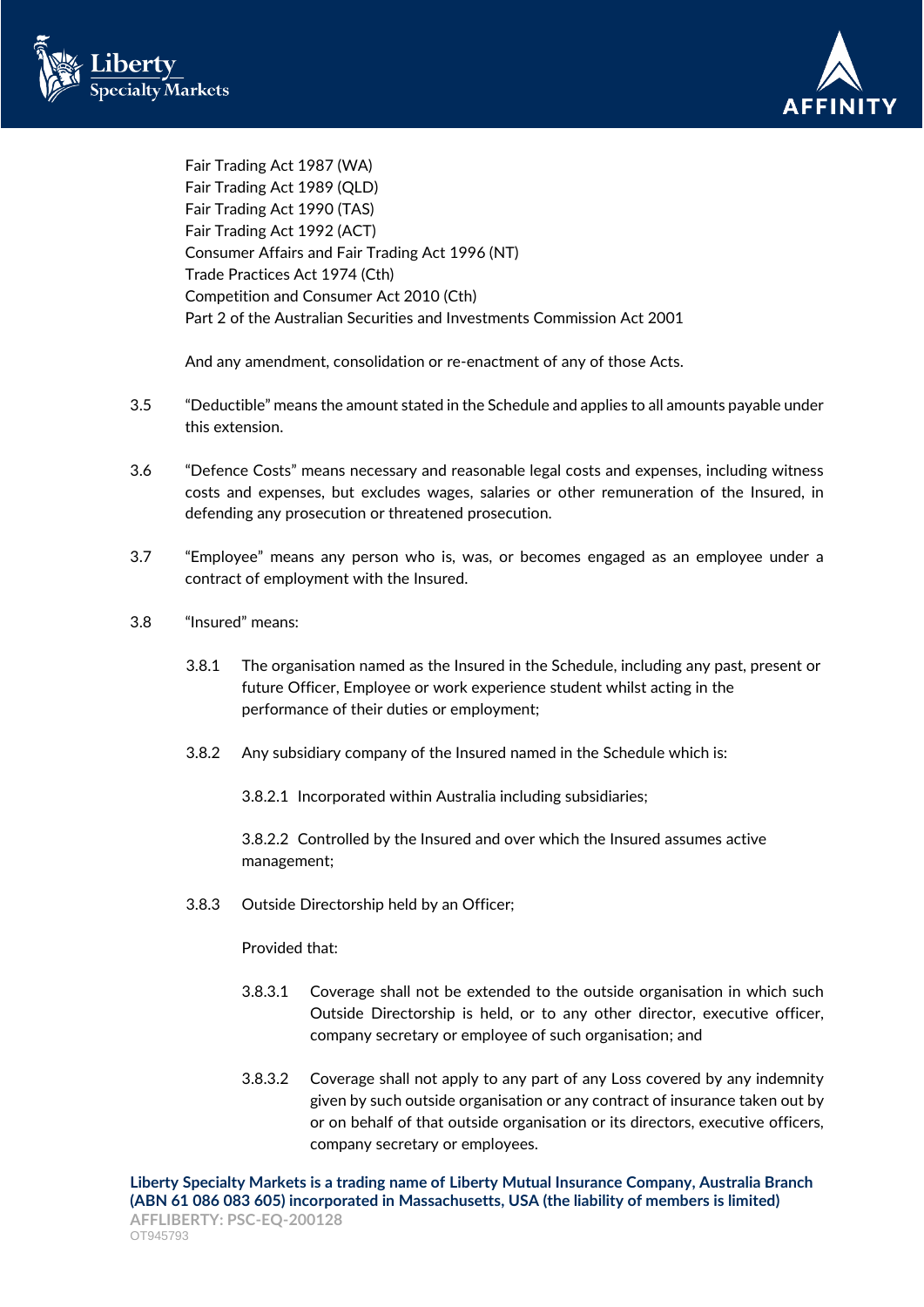



- 3.9 "Joint Venture" means any enterprise undertaken jointly by the Insured and any other party.
- 3.10 "Liberty" means Liberty Specialty Markets. Liberty Specialty Markets is a trading name of Liberty Mutual Insurance Company, Australia Branch (ABN 61 086 083 605) incorporated in Massachusetts, USA (the liability of members is limited)
- 3.11 "Loss" means any Penalty and Defence Costs.
- 3.12 "Officer" means any past, present or future director, executive officer (as defined by the Corporations Act) or company secretary of the Insured.
- 3.13 "Outside Directorship" means an executive position held by an Officer of the Insured in connection with the Business at the specific request of the Insured in any corporation, joint venture, partnership, trust or other enterprise which is not included in the Definition of the Insured. In this Definition, a reference to Insured shall mean the Insured as defined in Clauses 3.8.1 and 3.8.2.
- 3.14 "Penalty" means any fine, infringement fee or monetary sum imposed by any Regulatory Authority on and payable by the Insured pursuant to any Act for a Wrongful Breach by the Insured but excluding:
	- 3.14.1 Any amounts payable as compensation;
	- 3.14.2 Any compliance, remedial, reparation or restitution costs;
	- 3.14.3 Any damages, including any exemplary or punitive damages;
	- 3.14.4 Any consequential economic loss;
	- 3.14.5 Any legal costs and associated expenses.

Notwithstanding Clause 3.14.5, Liberty will pay any reasonable legal costs and associated expenses payable by the Insured to any Regulatory Authority upon the imposition of a Penalty covered by this extension. Provided that where the proceedings that lead to the imposition of the Penalty also include proceedings in respect of any of the matters set out in Sub-Clauses 3.14.1 to 3.14.4, Liberty will not be liable for that proportion of the legal costs and associated expenses that may be reasonably attributed to the proceedings in respect of those matters set out in Sub-Clauses 3.14.1 to 3.14.4.

- 3.15 "Period of Insurance" means the Period of Insurance specified in the Schedule.
- 3.16 "Reasonable Grounds for Defence" means:
	- 3.16.1 The Insured has reasonable prospects of success in avoiding the quantum of any Penalty alleged in the Claim; or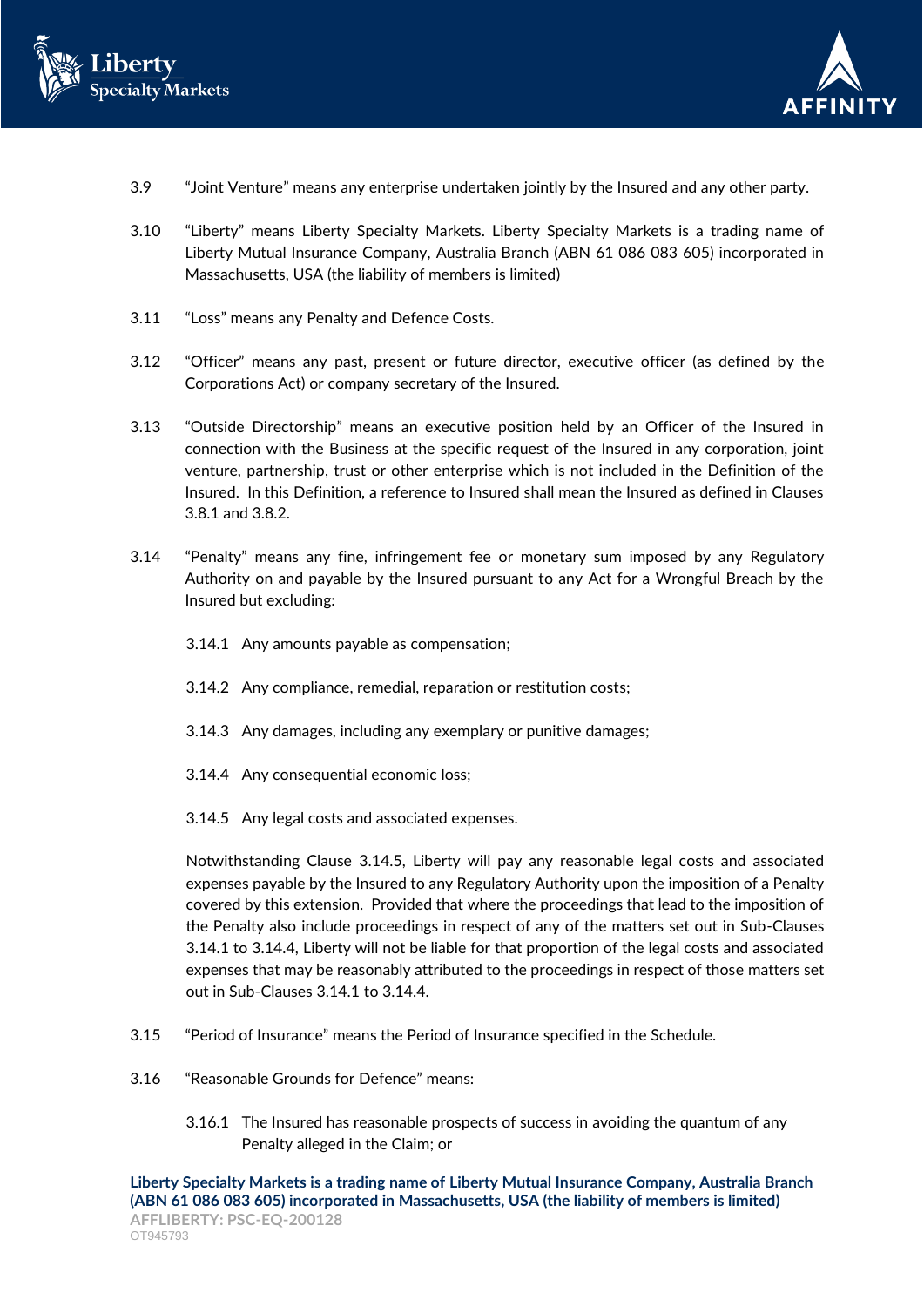



3.16.2 The Insured has reasonable prospects of success in reducing the quantum of any Penalty alleged in the Claim by entering a defence or pleading not guilty,

And that having regard to the likely legal costs incurred in defending the Claim it is reasonable for the Claim to be defended.

Provided that Reasonable Grounds for Defence will not exist if the Claim is capable of being avoided or mitigated by a settlement into which a reasonable person in the position of the Insured, properly advised, would enter.

In the event that an agreement on reasonable prospects for success cannot be reached between Liberty and the Insured, a Senior Counsel (to be mutually agreed upon by Liberty and the Insured) shall, as an expert and not an arbitrator, make such determination. Until the Senior Counsel has made a determination Liberty may, in its absolute discretion, pay such legal costs and/or expenses or any other amount insured under this extension as it considers appropriate.

In the event that agreement on the appointment of a Senior Counsel cannot be reached, such Senior Counsel shall be appointed by the then President of the Law Society or the Law Institute in the relevant State or Territory.

- 3.17 "Regulatory Authority" means a person or entity appointed, constituted or acting under a delegation pursuant to any Act for the purposes of enforcement of such Act or another Act, including a person or entity authorized to collect monies payable to the Consolidated Revenue Fund, Consolidated Fund or any other such fund.
- 3.18 "Retroactive Date" means the date specified in the Schedule.
- 3.19 "Territorial Limits" means anywhere in Australia.
- 3.20 "Wrongful Breach" means any act, error or omission which occurs in connection with the Business, within the Territorial Limits and after the Retroactive Date, whereby:
	- 3.20.1 The Insured contravenes an Act or is involved in the contravention of an Act;
	- 3.20.2 The Insured commits an offence pursuant to an Act; or
	- 3.20.3 Such conduct is prohibited under an Act or is the subject of the imposition of a Penalty under an Act.

### **4. Limit of Indemnity and Deductible**

Liberty's liability under this extension in respect of all Losses arising out of all Claims covered by this extension shall not exceed the Limit of Indemnity specified in the Schedule any one Claim and in the aggregate during the Period of Insurance.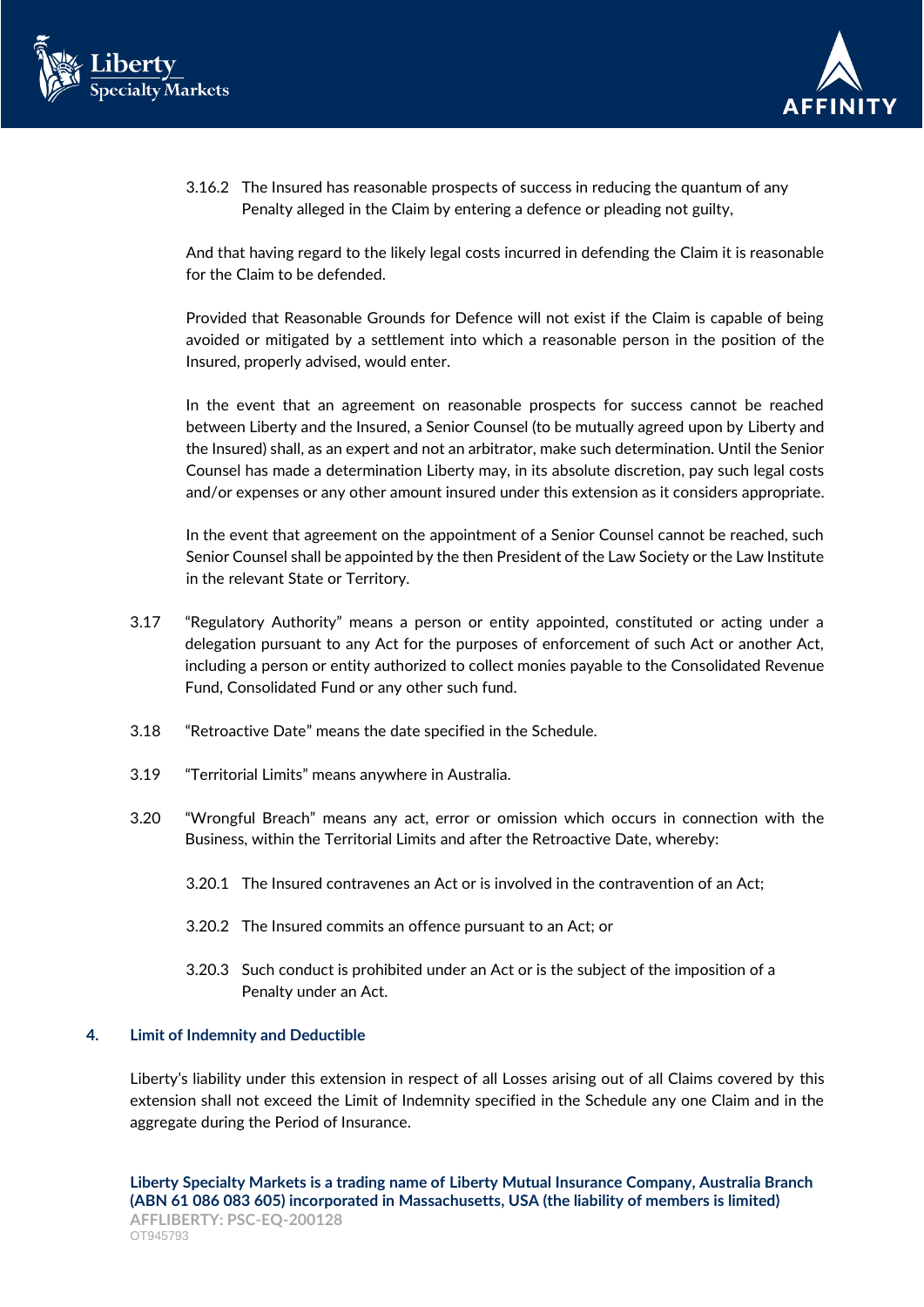



All Losses arising out of any one Wrongful Breach or interrelated Wrongful Breaches are deemed to be one Loss.

The Deductible is the first amount for each and every Claim which is to be borne by the Insured.

## **5. Defence Costs**

Liberty agrees to pay all Defence Costs incurred with Liberty's prior written consent in connection with any Claim in respect of a Wrongful Breach where the Insured has Reasonable Grounds for Defence provided that such legal costs and expenses are included within the Limit of Indemnity applicable to this extension.

Provided that Liberty shall not be obliged to provide such consent unless Liberty is satisfied that the Insured has Reasonable Grounds for Defence.

Provided that Liberty shall not be liable for legal costs and/or expenses where indemnity is not provided by this extension.

### **6. Exclusions**

- 6.1 This extension does not provide indemnity in respect of any Claim:
	- 6.1.1 Based upon, attributable to or in consequence of:
		- 6.1.1.1 Any wilful, intentional or deliberate Wrongful Breach;
		- 6.1.1.2 A wilful, intentional or deliberate failure to comply with any lawful notice, enforcement order, direction, enforcement proceeding or any other proceeding under any Act;
		- 6.1.1.3 Any Wrongful Breach caused by gross negligence or recklessness by the Insured;
		- 6.1.1.4 A dishonest, fraudulent or malicious act or omission of the Insured, provided that cover is provided to any Insured who is innocent of and has no prior knowledge of such conduct. Such Insured shall as soon as practicable after becoming aware of such conduct, advise Liberty in writing of all relevant facts;
		- 6.1.1.5 The Insured gaining any personal profit or advantage or receiving any remuneration to which he/she was not legally entitled;
		- 6.1.1.6 Any Wrongful Breach in connection with any strike, lockout, picket line, stand down or industrial dispute. This exclusion does not apply to Officers and Employees for Claims arising in the proper performance of their duties as Officers and Employees;
		- 6.1.1.7 A Wrongful Breach of any Consumer Protection Act. This exclusion does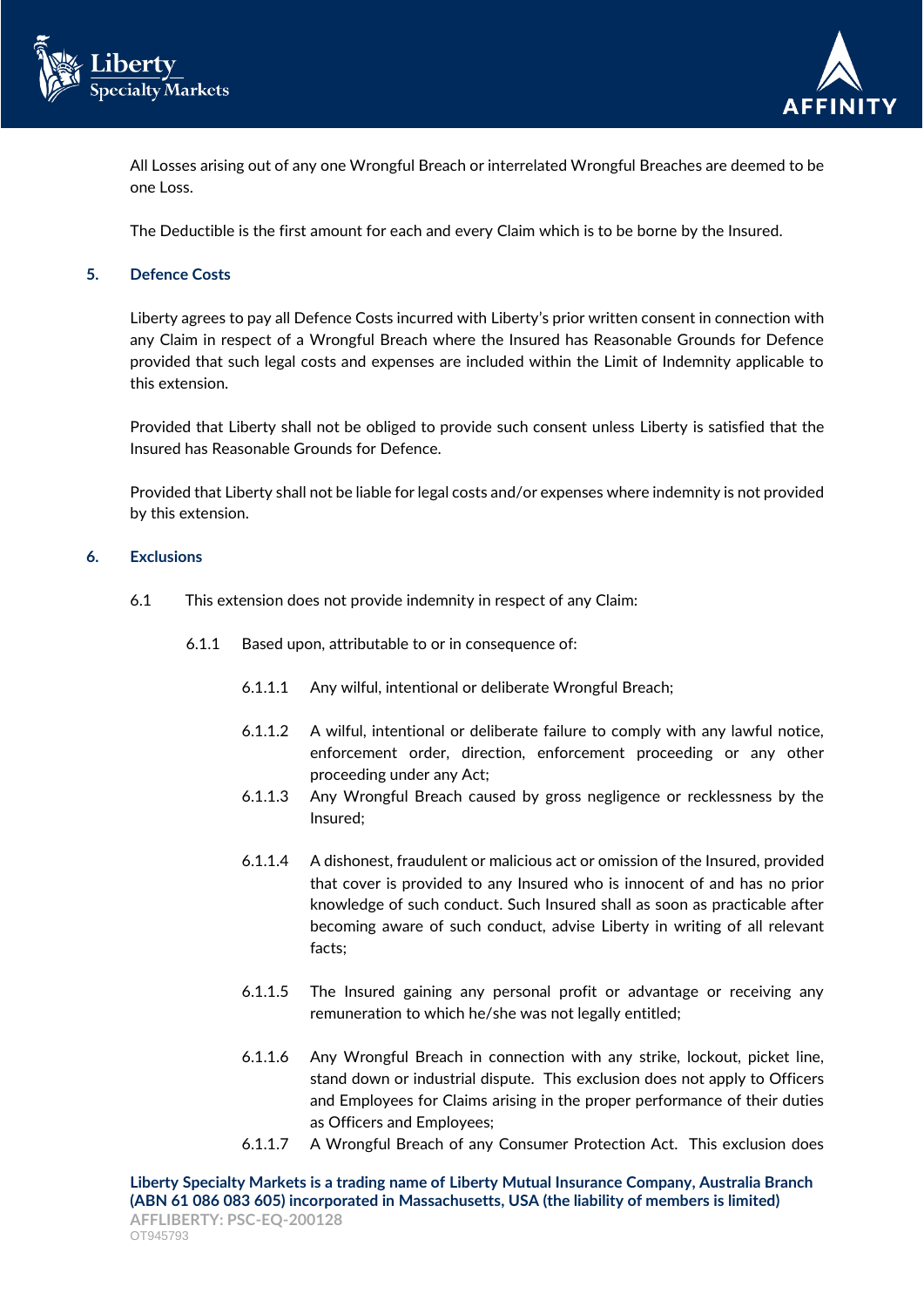



not apply to Officers and Employees for Claims arising in the proper performance of their duties as Officers and Employees;

- 6.1.1.8 Any Wrongful Breach pursuant to Sections 182, 183, 601FE or 601JD of the Corporations Act; and any amendment, consolidation or re-enactment of any of those Sections;
- 6.1.1.9 A Wrongful Breach in connection with a requirement to pay taxes, rates, duties, levies, charges, fees or any other revenue or impost;
- 6.1.1.10 A Wrongful Breach relating to the regulation of vehicular, air or marine traffic;
- 6.1.1.11 Asbestos, asbestos products and/or products containing asbestos,
- 6.1.2 Made, threatened or in any way intimated against the Insured prior to the Period of Insurance;
- 6.1.3 Arising from any matter disclosed to any insurer, including Liberty, prior to the Period of Insurance as either a Claim or fact which may give rise to a Claim against the Insured;
- 6.1.4 Arising from any facts of which the Insured was aware prior to the commencement of the Period of Insurance and which the Insured knew, or ought reasonably to have known, to be facts which may give rise to a Claim;
- 6.1.5 Arising from any Wrongful Breach where the Insured knew, or ought reasonably to have known, prior to the Period of Insurance that there had been such a Wrongful Breach;
- 6.1.6 For any Loss or part of any Loss which is attributable to the period after the Insured knew, or ought reasonably to have known, that its conduct was a Wrongful Breach;
- 6.1.7 Deliberately or intentionally solicited by the Insured. This exclusion does not apply to Officers and Employees where such Claims arise in the discharge of their duties as Officers and Employees;
- 6.1.8 Any Defence Costs incurred or paid before the consent of Liberty has been given in accordance with the provisions of this extension;
- 6.1.9 For any Loss or part of any Loss arising from or which is attributable to the Insured's participation in any Joint Venture. Provided that this exclusion shall not apply to Outside Directorship as defined in Definition 3.13;
- 6.1.10 For any Penalty: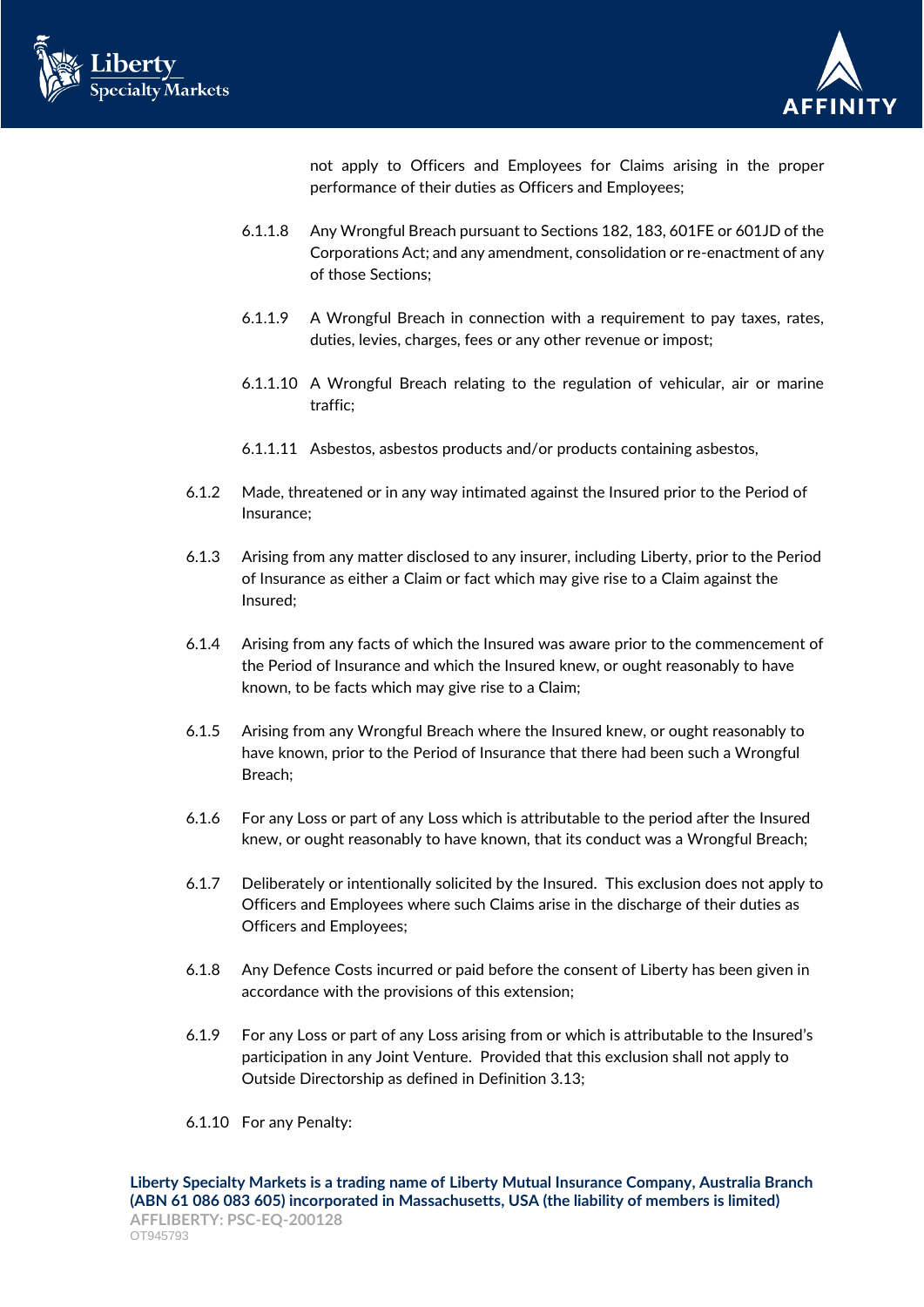



- 6.1.10.1 Imposed pursuant to any law of any country, state or territory outside the Territorial Limits;
- 6.1.10.2 Imposed within the Territorial Limits but arising out of any act or omission occurring outside the Territorial Limits, and any Defence Costs associated with such Penalty.
- 6.2 Liberty shall not be liable to pay the amount of the Deductible in respect of each Loss.

## **7. Continuous Cover**

If the Insured was aware of any facts that might give rise to a Claim prior to the commencement date of the Period of Insurance and had not notified Liberty of such facts prior to the commencement date of the Period of Insurance, then Exclusion 6.1.4 will not apply to the notification of a Claim resulting from such facts, provided that:

- 7.1 The failure to notify such facts was not a fraudulent misrepresentation or fraudulent nondisclosure by the Insured; and
- 7.2 The Insured has been insured continuously under a Statutory Liability Policy or this extension with Liberty and was so insured by Liberty at the time the Insured first became aware of such facts; but
- 7.3 Indemnity will be considered under the terms and conditions of the Policy or this extension (including Limits of Indemnity and Deductibles) in force when the Insured first became aware of such facts; and
- 7.4 Liberty will reduce its liability to the extent of any prejudice suffered as a result of the Insured's failure to notify such facts giving rise to a Claim prior to the commencement date of the Period of Insurance.

# **8. Conditions**

- 8.1 In the event of a Claim, the Insured must give immediate notice in writing to Liberty of such Claim. At the same time the Insured must enable Liberty to reasonably investigate the Claim for the purpose of determining liability under this extension including but not limited to the following:
	- 8.1.1 Provide comprehensive details of any notice, circumstance or Claim together with any documentation, information and relevant details;
	- 8.1.2 Use best endeavours to preserve all property, products, appliances and plant which may assist in the investigation or conduct of the Claim;
	- 8.1.3 Co-operate with Liberty and its appointed representatives in all aspects of the Claim.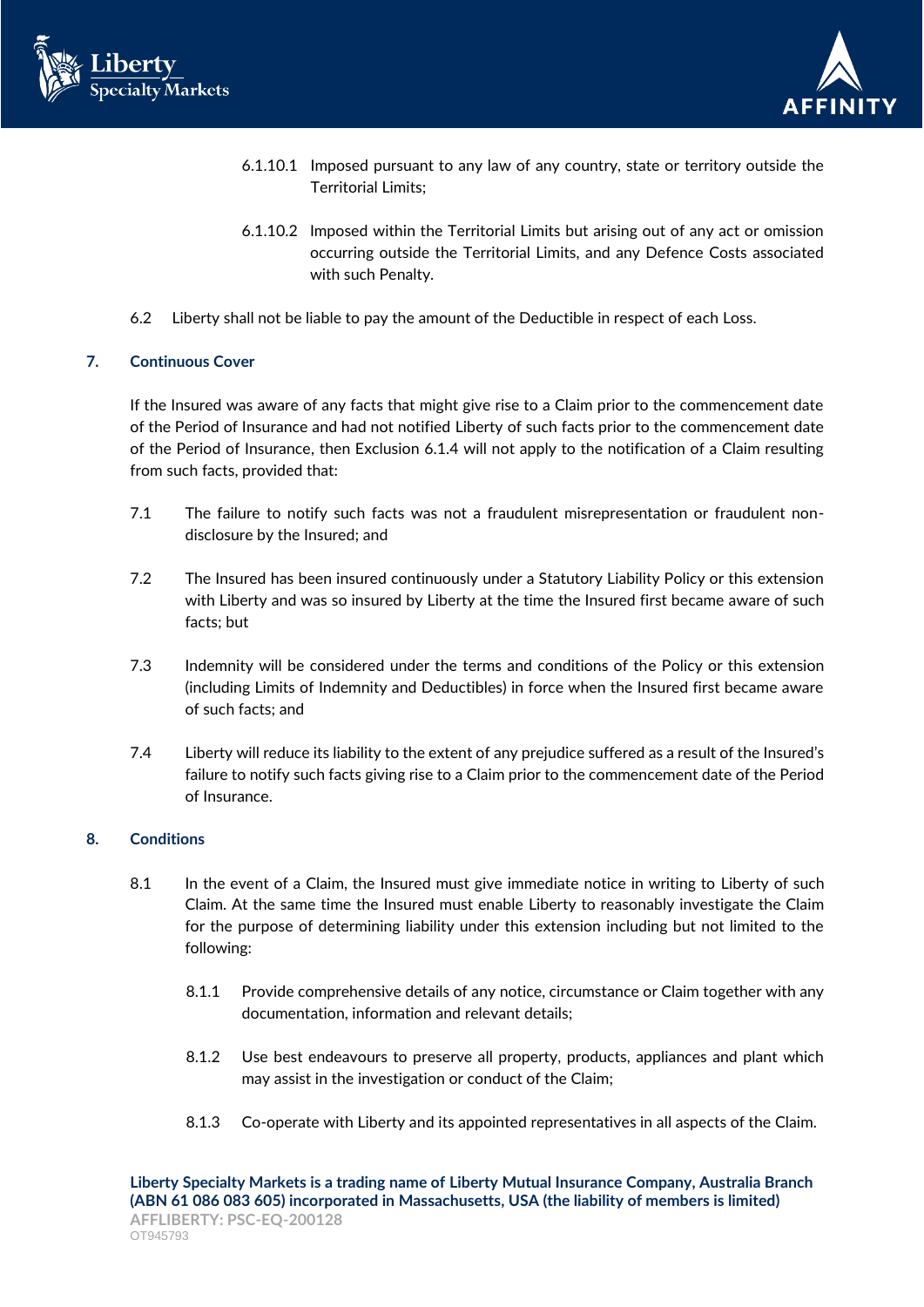



- 8.2 The Insured must take all reasonable care and do and concur to do all things reasonably practicable to avoid or prevent a Wrongful Breach, or diminish a Loss.
- 8.3 The Insured shall not make any admission, offer, promise or payment in respect of any Claim, or agree to pay any Penalty or consent to any order directing the Insured to pay any Penalty without the prior written consent of Liberty.

Liberty shall not be liable for any such Penalty incurred without its consent, and such consent will not be unreasonably withheld by Liberty.

- 8.4 Liberty shall be entitled, but not obligated, to take over the conduct in the name of the Insured the investigation, defence (including appeal and resisting appeal) and settlement of any Claim. Any amount incurred by Liberty shall be deemed part of Defence Costs.
- 8.5 If Liberty grants indemnity under this extension in respect of any Claim, then Liberty shall be subrogated to all the Insured's rights of recovery in respect of such Claim whether or not payment has in fact been made and whether or not the Insured has been compensated in full for their loss. Each Insured must, at its own cost, provide all reasonable assistance to Liberty (including, but not limited to giving information, signing documents and giving evidence) to help enforce those rights.

The Insured must not do anything that may prejudice Liberty's position or its potential or actual rights of recovery against any party. Any amounts recovered by Liberty shall be allocated in the following order – recovery costs, uninsured loss, Limit of Indemnity and Deductible.

- 8.6 Where Liberty recommends to the Insured to pay any Penalty, consent to any order directing the Insured to pay any Penalty or otherwise settle or resolve any Claim, and the Insured does not agree to do so, then Liberty is entitled to reduce its liability to the Insured to the extent of any prejudice suffered by Liberty by reason of the Insured's failure to so agree.
- 8.7 If the Insured continues to defend a Claim where Liberty has refused to provide consent in accordance with Clause 5 and the Insured is successful in respect of that Claim, then consent as set out in Clause 5 shall be deemed to have been given at the time it was first requested by the Insured. For the purpose of this condition, "successful" means that the outcome of the Claim established that at the time at which Liberty refused consent, the Insured has Reasonable Grounds for Defence.
- 8.8 This extension shall be interpreted in accordance with the laws of Australia or any State or Territory as applicable, and all claims for indemnity under this extension shall be decided in accordance with those laws. All matters arising from or relating to the construction, operation or interpretation of the extension shall be submitted to the exclusive jurisdiction of the Australian Courts.
- 8.9 The Insured shall comply with any lawful notice or direction received from, or any enforcement action taken by any appropriate Regulatory Authority under any Act within the time specified or, if no time is specified, within a reasonable time.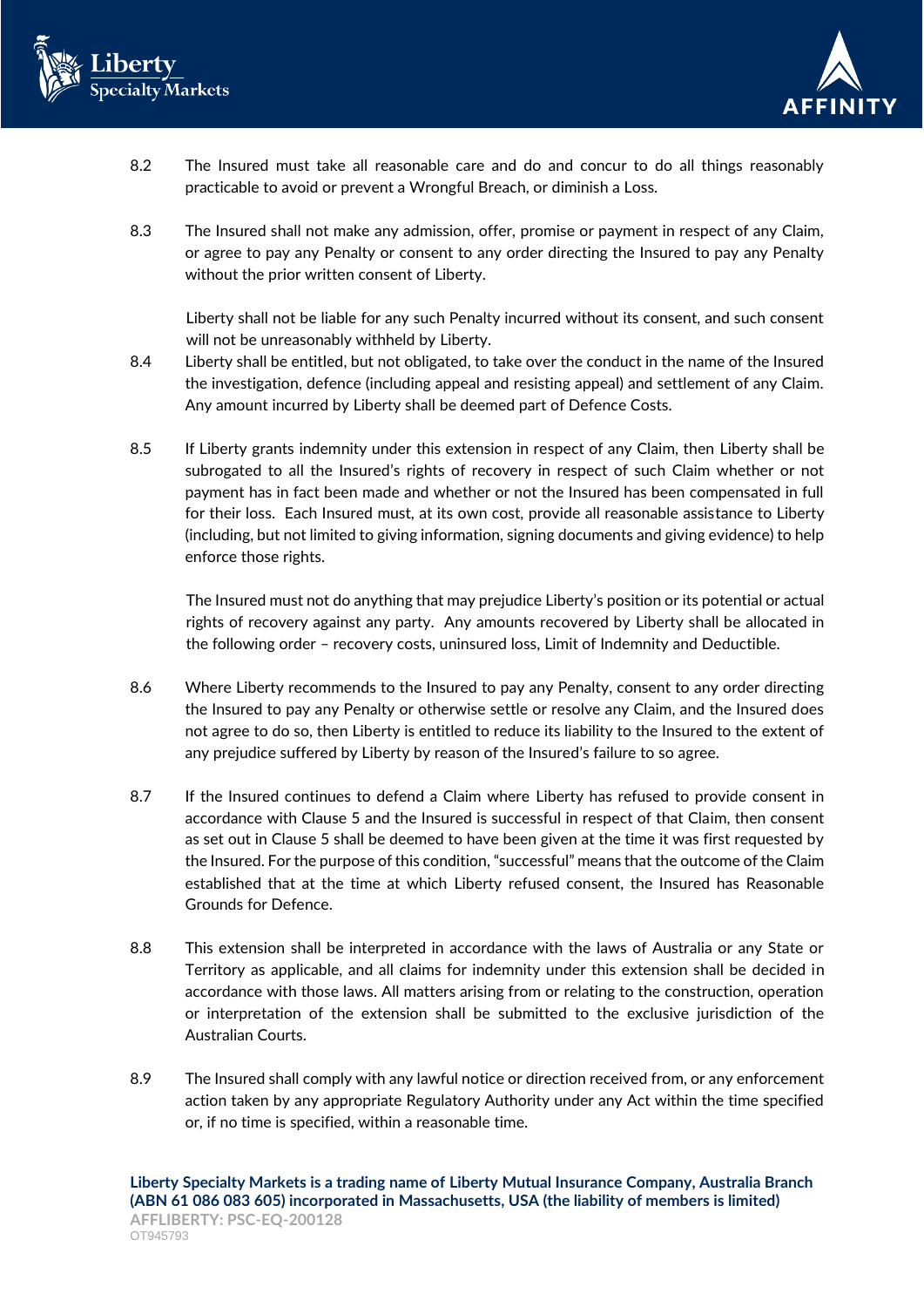



8.10 The Insured may cancel the Policy and this extension at any time by giving notice in writing to Liberty.

Liberty may cancel the Policy and this extension at any time where:

- 8.10.1 It is entitled to do so pursuant to the Insurance Contracts Act 1984 or any amendments;
- 8.10.2 The Insured has failed to notify Liberty of any specific act or omission where such notification is required under the terms or conditions of the Policy or this extension; or
- 8.10.3 The Insured has acted in contravention of or omitted to act in compliance with any term of the Policy or this extension which empowers Liberty to refuse to pay a claim in the event of such contravention or omission.

Any notice of cancellation given by Liberty shall take effect either at the time when another contract of insurance between the Insured and Liberty or some other insurer (being a contract that is intended by the Insured to replace the Policy and this extension) is entered into or at 4pm on the third business day after the date on which notice was given to the Insured by Liberty (whichever is the earlier).

- 8.11 Where the Insured comprises more than one person or company, it is agreed that the named Insured referred to in the Schedule shall be the agent of each of the other Insured persons or companies for the purposes of receiving any notice of cancellation pursuant to Clause 8.10, or any other notice, statement, document or information relating to the Policy and this extension. Where the Insured has an insurance broker, nothing in this paragraph shall restrict Liberty's right to notify the broker as agent of the Insured.
- 8.12 Except to the extent that the Insured is compelled by law to do so, the Insured shall not release to any third party or otherwise publish details of:
	- 8.12.1 The nature of the liabilities insured by this extension;
	- 8.12.2 The extent of cover provided by this extension; or
	- 8.12.3 The amount of the premium specified in the Schedule,

Without the written consent of Liberty.

- 8.13 Where this extension provides any indemnity to the Insured which is prohibited by law, this extension shall be varied by operation of this Clause 8.13 so that this extension does not respond to the extent that the indemnity is prohibited by law.
- 8.14 8.14.1 Failure by any Insured to comply with the duty of disclosure under the Insurance Contracts Act 1984 (Cth) or misrepresentation by any Insured to Liberty shall not prejudice the right of any other Insured to cover under this extension.